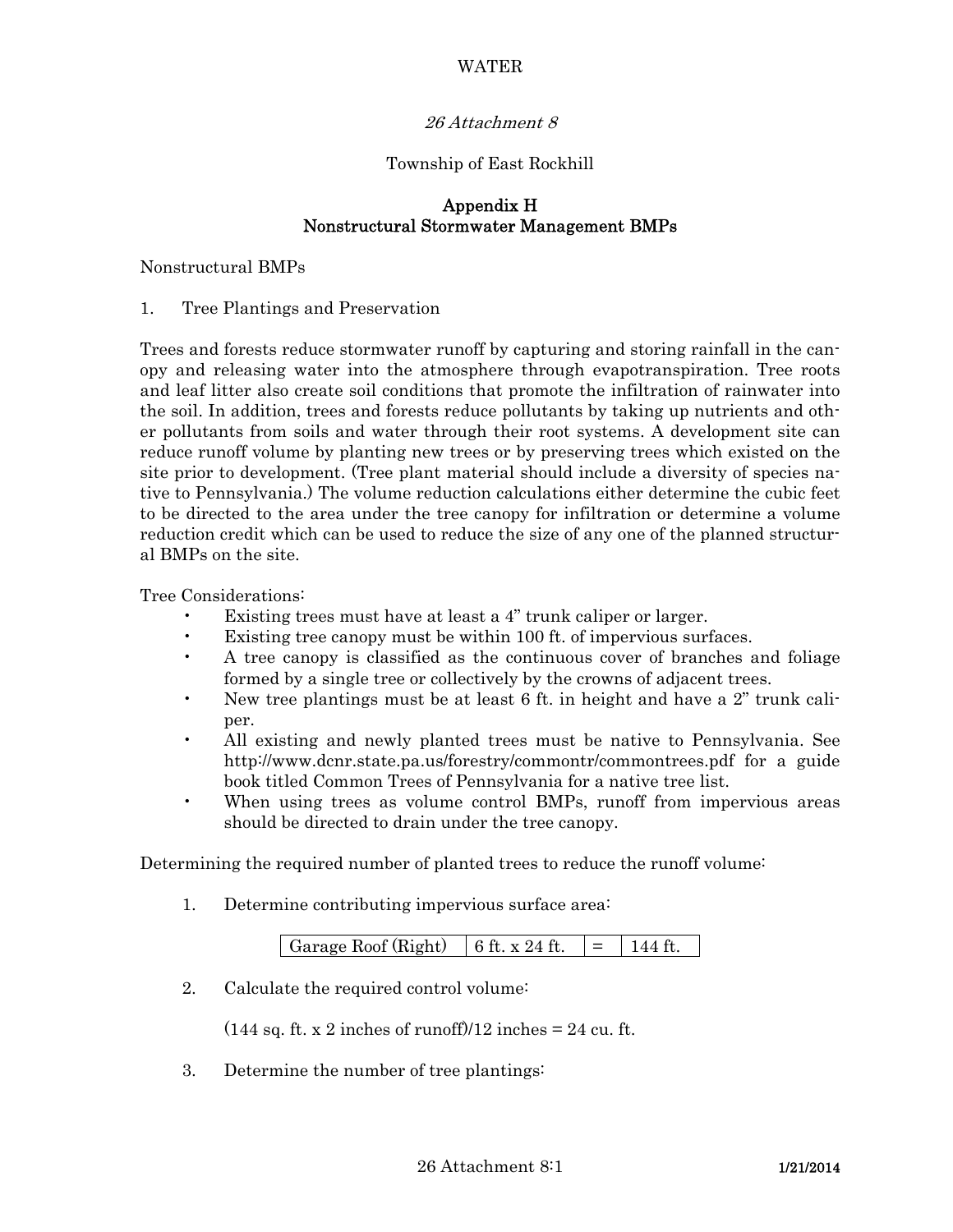- A newly planted deciduous tree can reduce runoff volume by 6 cu. ft.
- A newly planted evergreen tree can reduce runoff volume by 10 cu. ft.

24 cu. ft./  $6 \text{ cu. ft.} = 4$  Deciduous Trees

Determining the volume reduction for preserving existing trees:

1. Calculate approximate area of the existing tree canopy:

 $\sim$ 22 sq. ft. x  $\sim$ 23 sq. ft. = 500 sq. ft.

- 2. Measure distance from impervious surface to tree canopy: 35 ft.
- 3. Calculate the volume reduction credit by preserving existing trees:
	- For trees within 20 feet of impervious cover:

Volume Reduction cu. ft.  $=$  (Existing Tree Canopy sq. ft. x 1 inch)/12

 • For Trees beyond 20 feet but not farther than 100 feet from impervious cover:

Volume Reduction cu. ft.  $=$  (Existing Tree Canopy sq. ft. x 0.5 inch)/12

 $(500 \text{ sq. ft. x } 0.5 \text{ inches})/12 = 21 \text{ cu. ft.}$ 

 This volume credit can be utilized in reducing the size of any one of the structural BMPs planned on the site. For example, the 21 cu. ft. could be subtracted from the required infiltration volume when sizing the infiltration trench;

510 cu. ft.  $-21$  cu. ft. = 489 cu. ft.

489 cu. ft./3 ft. (Depth) =  $163/6$  ft. (Width) =  $27.1$  ft. (Length)

 Using the existing trees for a volume credit would decrease the length of the infiltration trench to 27.1 ft. instead of 28.3 ft.

# 2. Minimize Soil Compaction and Replant with Lawn or Meadow

When soil is overly compacted during construction it can cause a drastic reduction in the permeability of the soil and rarely is the soil profile completely restored. Runoff from vegetative areas with highly compacted soils similarly resembles runoff from an impervious surface. Minimizing soil compaction and replanting with a vegetative cover like meadow or lawn, not only increases the infiltration on the site, but also creates a friendly habitat for a variety of wildlife species.

Design Considerations: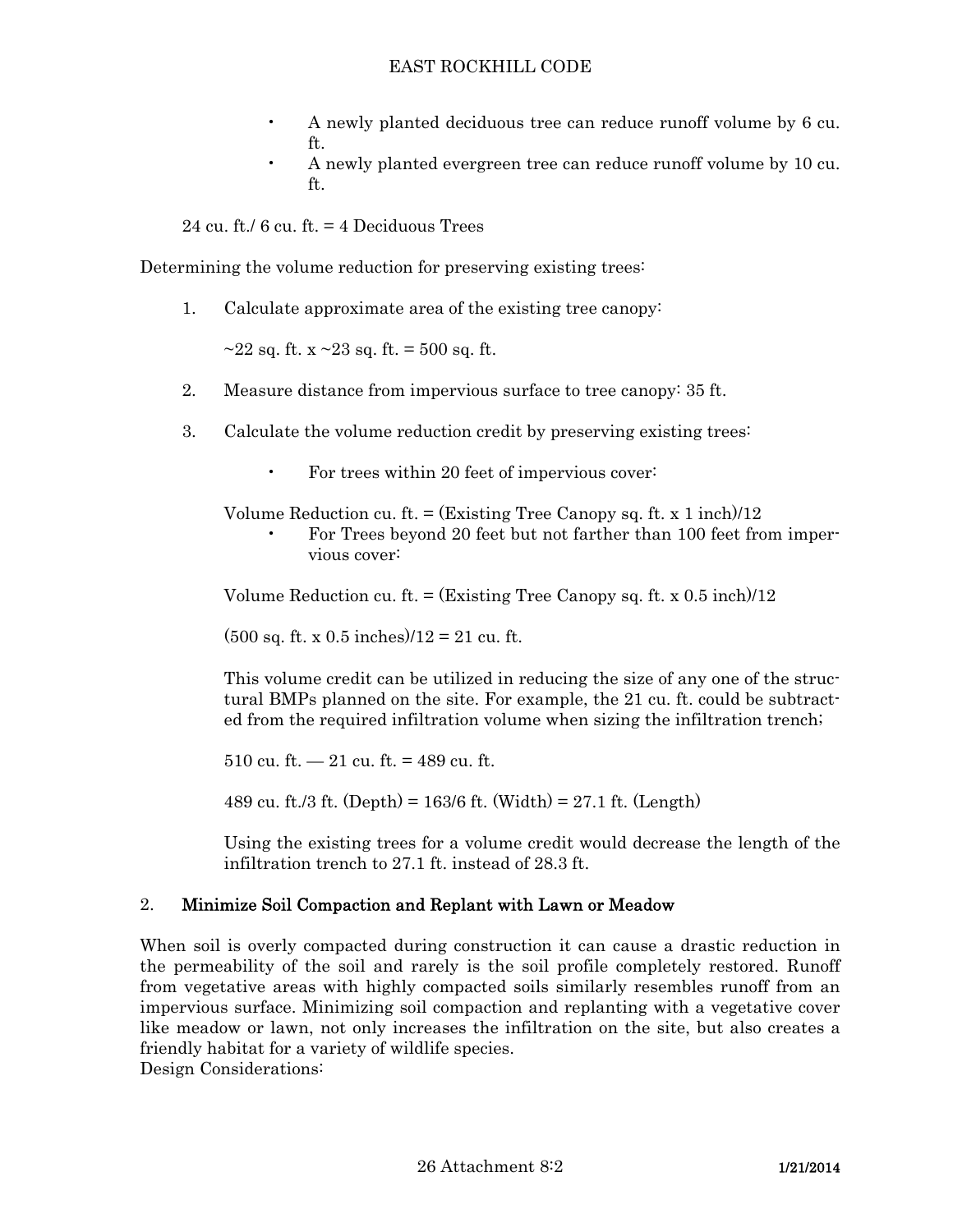- Area shall not be stripped of topsoil.
- Vehicle movement, storage, or equipment/material lay down shall not be permitted in areas preserved for minimum soil compaction.
- The use of soil amendments and additional topsoil is permitted.
- Meadow should be planted with native grasses. For reference on how to properly plan the meadow, and a list of native grasses refer to Meadows and Prairies: Wildlife-Friendly Alternatives to Lawn at http://pubs.cas.psu.edu/FreePubs/pdfs/UH128.pdf.

Determining the volume reduction by minimizing soil compaction and planting a meadow:

1. Calculate approximate area of preserved meadow:

 $\sim$ 22 sq. ft. x  $\sim$ 23 sq. ft. = 500 sq. ft.

- 2. Calculate the volume reduction credit by minimizing the soil compaction and planting a lawn/meadow:
	- For Meadow Areas: Volume Reduction (cu. ft.) = (Area of Min. Soil Compaction (sq. ft.) x  $1/3$  inch of runoff) $/12$

 $(500 \text{ sq. ft. x } 1/3 \text{ inch of runoff})/12 = 13.8 \text{ cu. ft.}$ 

 • For Lawn Areas: Volume Reduction (cu. ft.) = (Area of Min. Soil Compaction (sq. ft.) x  $1/4$  inch of runoff)/12

 $(500 \text{ sq. ft. x } 1/4 \text{ inch of runoff})/12 = 10.4 \text{ cu. ft.}$ 

This volume credit can be used to reduce the size of any one of the structural BMPs on the site.

See explanation under the volume credit for preserving existing trees for details.

# 3. Rain Barrels (Capture and Reuse Stormwater)

Rain barrels are large containers that collect drainage from roof leaders and temporarily store water to be released to lawns, gardens, and other landscaped areas after the rainfall has ended. Rain barrels are typically between 50 and 200 gallons in size. It is not recommended for rain barrels to be used as a volume control BMP because infiltration is not guaranteed after each storm event. For this reason, a rain barrel is not utilized in the site plan example. However, the information is included to provide an alternative for a homeowner to utilize when considering capture and reuse stormwater methods.

Design Considerations:

• Rain barrels should be directly connected to the roof gutter/spout.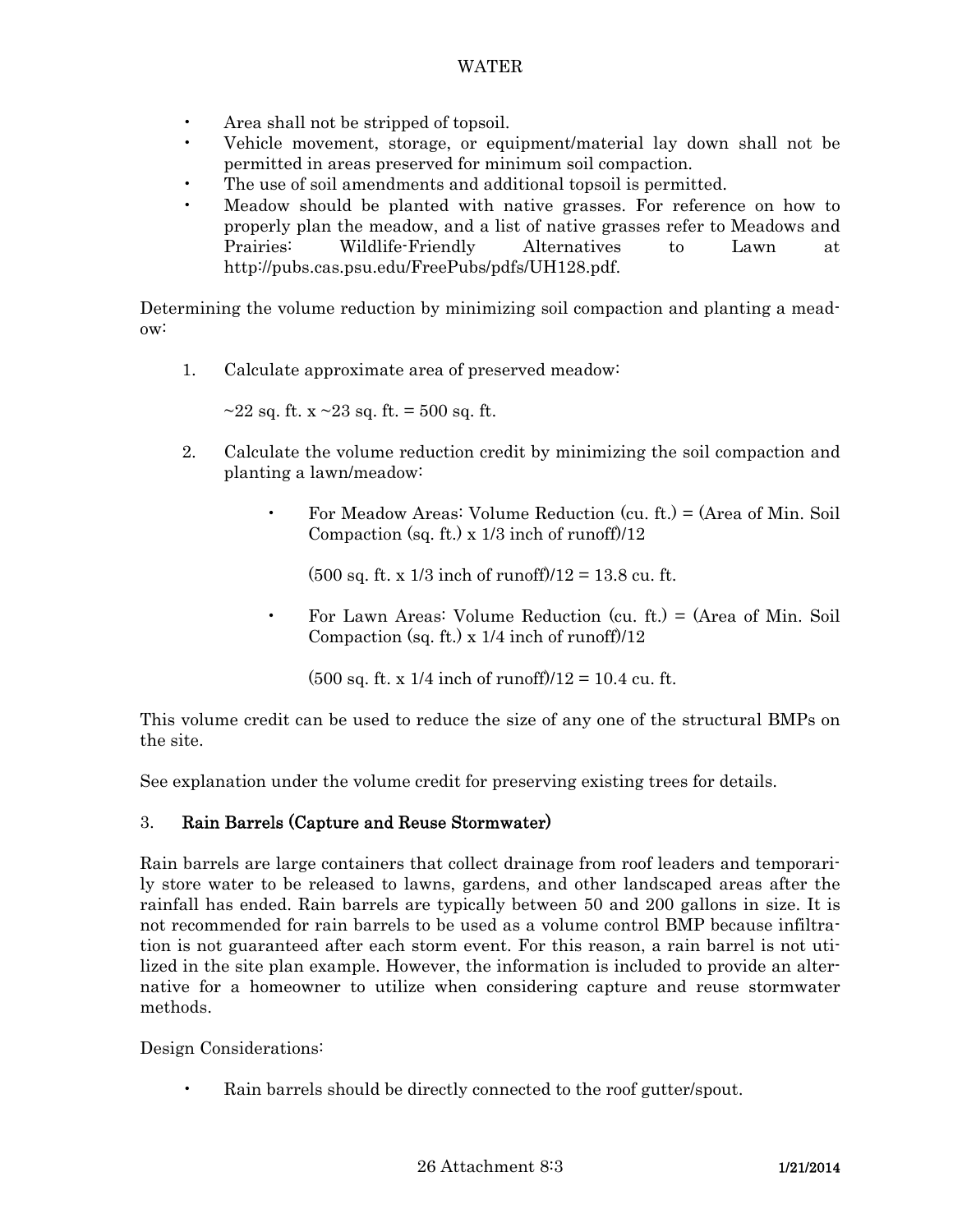- There must be a means to release the water stored between storm events to provide the necessary storage volume for the next storm.
- When calculating rain barrel size, rain barrels are typically assumed to be 25% full because they are not always emptied before the next storm.
- Use screens to filter debris and cover lids to prevent mosquitoes.
- An overflow outlet should be placed a few inches below the top with an overflow pipe to divert flow away from structures.
- It is possible to use a number of rain barrels jointly for an area.

# Figure 2: Rain Barrel Diagram and Examples





Sources: (top picture) http://www.citywindsor.ca/DisplayAttach.asp?AttachID=12348 (bottom picture on left) http://repurposinglife.blogspot.com/2009/05/rainwater-harvesting.html (bottom picture on right) http://www.floridata.com/tracks/transplantedgardener/Rainbarrels.cfm

# Sizing Example for a Rain Barrel

1. Determine contributing impervious surface area: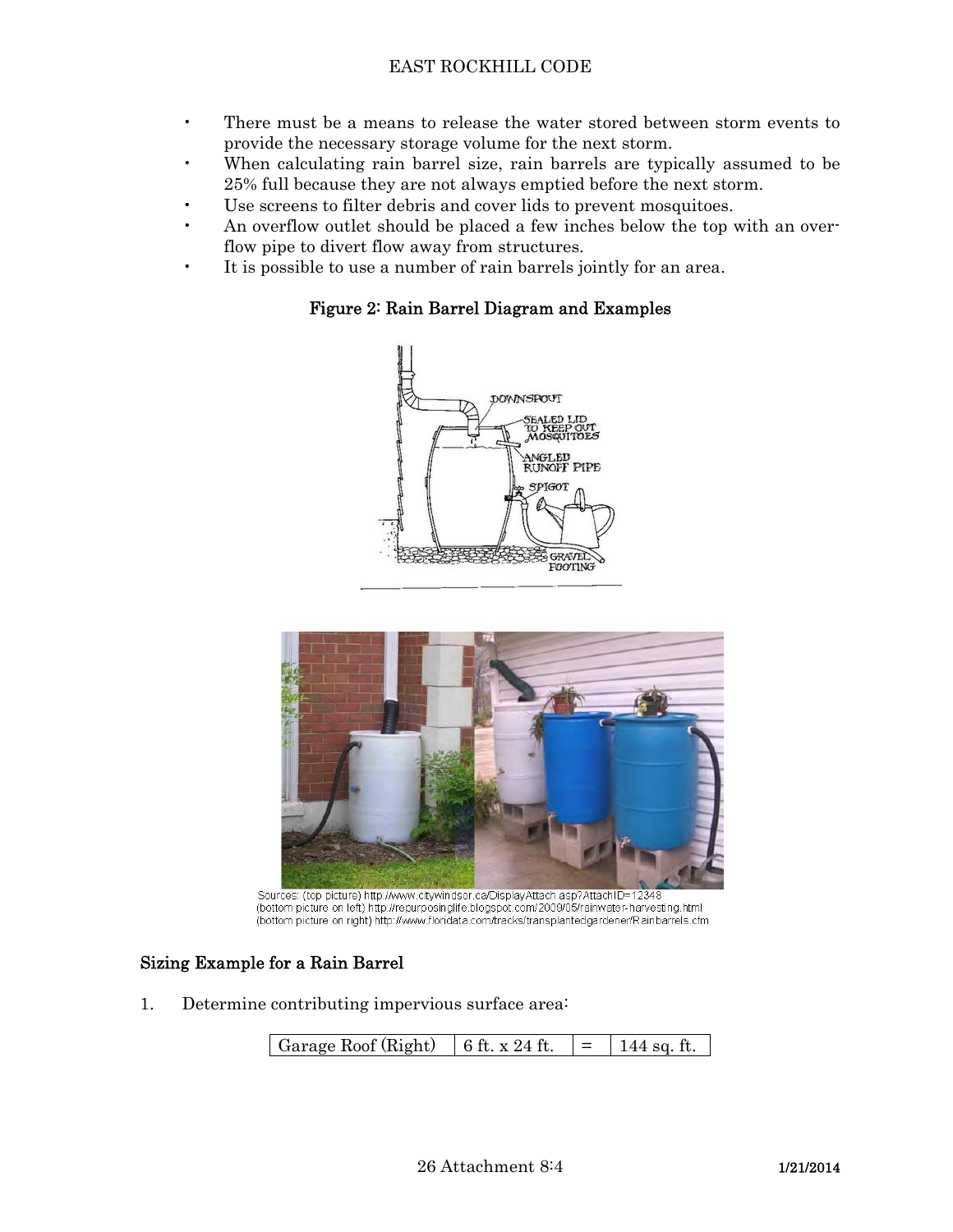- 2. Determine the amount of rainfall to be captured by the Rain Barrel. A smaller storm, no more than 2", is recommended to calculate the runoff to be captured. This example chose the 1" storm event.
- 3. Calculate the volume to be captured and reused:

 $(144 \text{ sq. ft. x } 1 \text{ inch of runoff})$  /12 inches = 12 cu. ft.

4. Size the rain barrel:

```
 1 cu. ft. = 7.48 gallons 
12 cu. ft. x 7.48 = 90 gallons
     90 gallons x (0.25^*) = 22.5 gallons (*assuming that the rain barrel is always
     at least 25% full) 
90 gallons + 22.5 gallons = 112 gallons
```
The rain barrel or barrels should be large enough hold at least 112 gallons of water.

# 4. Alternative Nonstructural BMP

Any other Nonstructural BMP method/credit as detailed within the Pennsylvania Stormwater Best Management Practices Manual (2006, as amended) may be considered for use by the Township. Complete specifications of the proposed BMP, including stormwater credit calculations, must be submitted for review and approval. The BMP must be appropriate for site conditions, and provide quantitive runoff volume reduction.

#### REFERENCES:

 Center for Watershed Protection and US Forest Service. (2008). Watershed Forestry Resource Guide. Retrieved on May 26, 2010 from http:// www.forestsforwatersheds.org/reduce-stormwater/.

 Department of Environmental Protection. (2006). Pennsylvania Stormwater Best Management Practices Manual.

 Wissahickon Watershed Partnership. Pennsylvania Rain Garden Guide. Retrieved on May 4, 2010 from http://pa.audubon.org/habitat/PDFs/RGBrochure[??] complete.pdf.

 Building a Backyard Rain Garden. North Carolina Cooperative Extension. Retrieved on May 4, 2010 from http://www.bae.ncsu.edu/topic/raingarden/ Building.htm

 Delaware County Planning Commission. (2010). Draft Crum Creek Watershed Act 167 Stormwater Management Plan. Ordinance Appendix B. Simplified Approach to Stormwater Management for Small Projects.